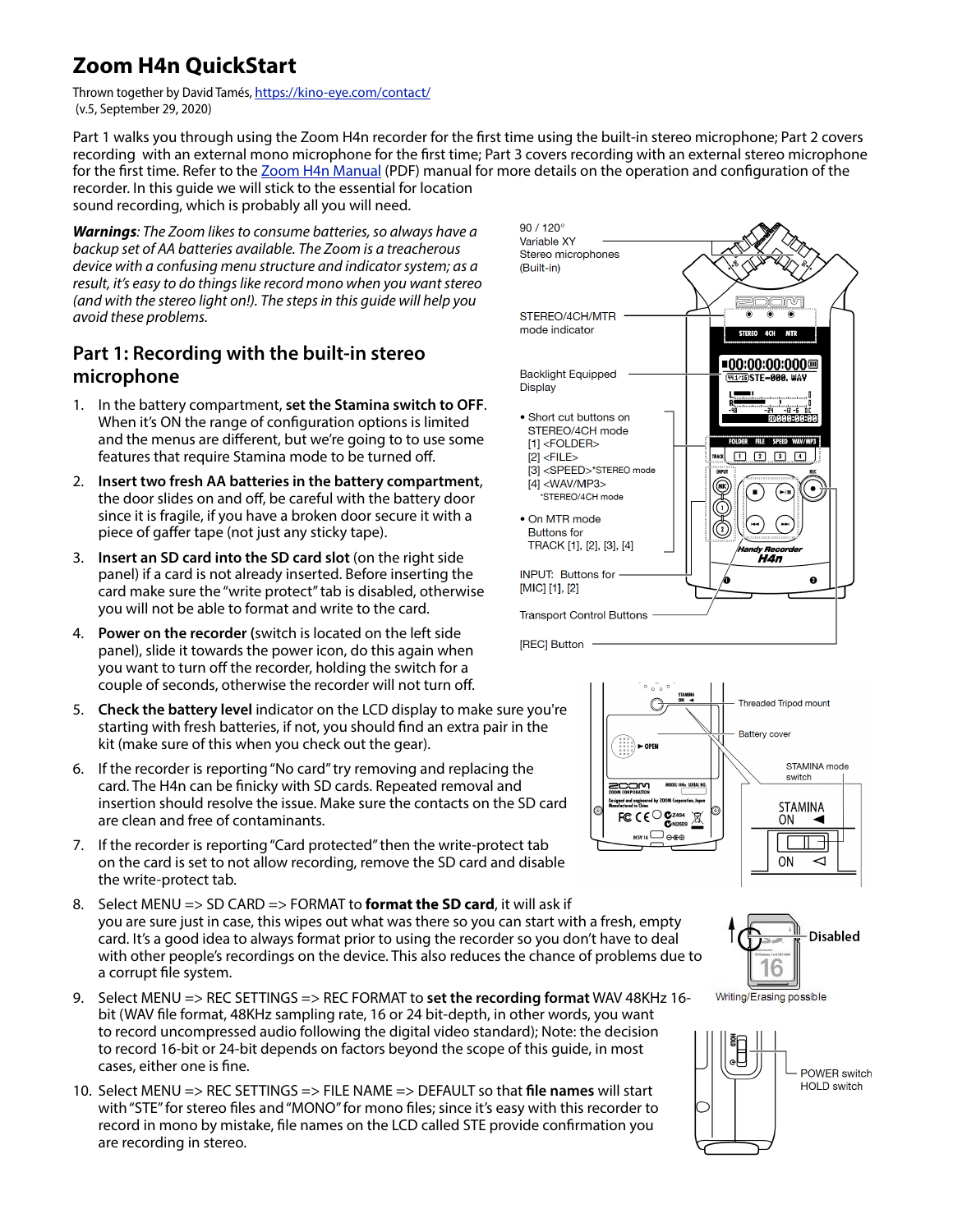- 11. Select MENU => MODE => STEREO to **set the recorder to Stereo Mode** so that it will record two track audio files. This does not, in and of itself, mean it will record in stereo, the next step is very important.
- 12. Select MENU => INPUT SETTINGS => MONO MIX to OFF in order to **record in stereo**, otherwise you'll be recording MONO even though the recorder is in stereo mode. The STEREO light indicates Stereo Mode, not that it will actually record in stereo. The only way to con firm if you are recording in stereo is when the recorder is creating file names that start with "STE" (if file names start with "MONO" you are not recording in stereo.
- 13. Select MENU => INPUT SETTINGS => 1/2 LINK to ON, with this mode ON, the recorder will **set both channels 1 and 2 to the same level,** which is usually what you want when recording in Stereo.
- 14. Select MENU => INPUT SETTING => LIMITER to ON, the Comp 1 setting is fine. You want to **enable the limiter** so that when a peak gets close to 0dBFS it will be attenuated to avoid distortion in your recording.
- 15. Select MENU => INPUT SETTING => LOW CUT Set this to ON for most recording, unless low frequencies are important for the sound e ffects you are recording, however, for dialogue recording it's good to have the **low cut enabled** to reduce rumble and plosives.
- 16. To **enable the built-in microphone**, press the MIC button on the front panel, it will light up red, if 1 and 2 buttons are selected then the recorder is recording from the external microphone inputs (and for this first part of the QuickStart, we're assuming you want to record with the built-in microphone.
- 17. **Connect a pair of headphones to monitor your recording**; always monitor your recordings! Adjust the headphone levels using the VOLUME buttons (on the left side panel)
- 18. Now you're finally **ready to record**, press the RECORD button, it will blink red, this is called **Recording Standby Mode**, check your levels, you're not actually recording yet
- 19. **Adjust sound levels** as needed using the REC LEVEL buttons (on the left side panel), you want a healthy signal, too low, and the signal is lost in the noise floor, too loud and the peaks will distort. The limiter will catch errant peaks, but don't count on it constantly. Adjusting levels is crucial and takes some practice, set high enough (with peaks sometimes over -6dB but rarely over -3dB) so you have a healthy signal and only in rare occasions should you have a peak for which the limiter needs to kick in and deal with the peak for you.
- 20. Press RECORD, to **start recording**! Always check for ascending timecode numbers on the display to confirm you're actually recording and not still in Record Standby Mode!
- 21. Press the STOP button to **stop recording**, a new file is created for each recording and the file name is displayed on the LCD while recording or in record-standby mode.
- 22. To review the most recently recording, press PLAY. Review your other recordings by pressing the FILE button and then selecting the file you want to listen to using the scroll wheel/button, press play or other transport controls as needed.
- 23. **Keep a log**. The recorder shows you the file name it is recording to with makes it easy to match recordings to sound log entries. Make a note of the file name, date, place, and other details in your sound log. It's a good idea to SLATE your take (adding a verbal description of what you're recording at the beginning of the recording) which helps in identi fication of files without having to listen to the whole thing.
- 24. When recording in STEREO mode, the recorder will save files to one of the ten sub-folders of the STEREO folder. In the menu you can select with subfolder the file will go into, but default it goes into "FOLDER 01" You can change the folder by pressing the FOLDER button
- 25. When you are done with your recording, copy the contents of the SD card using